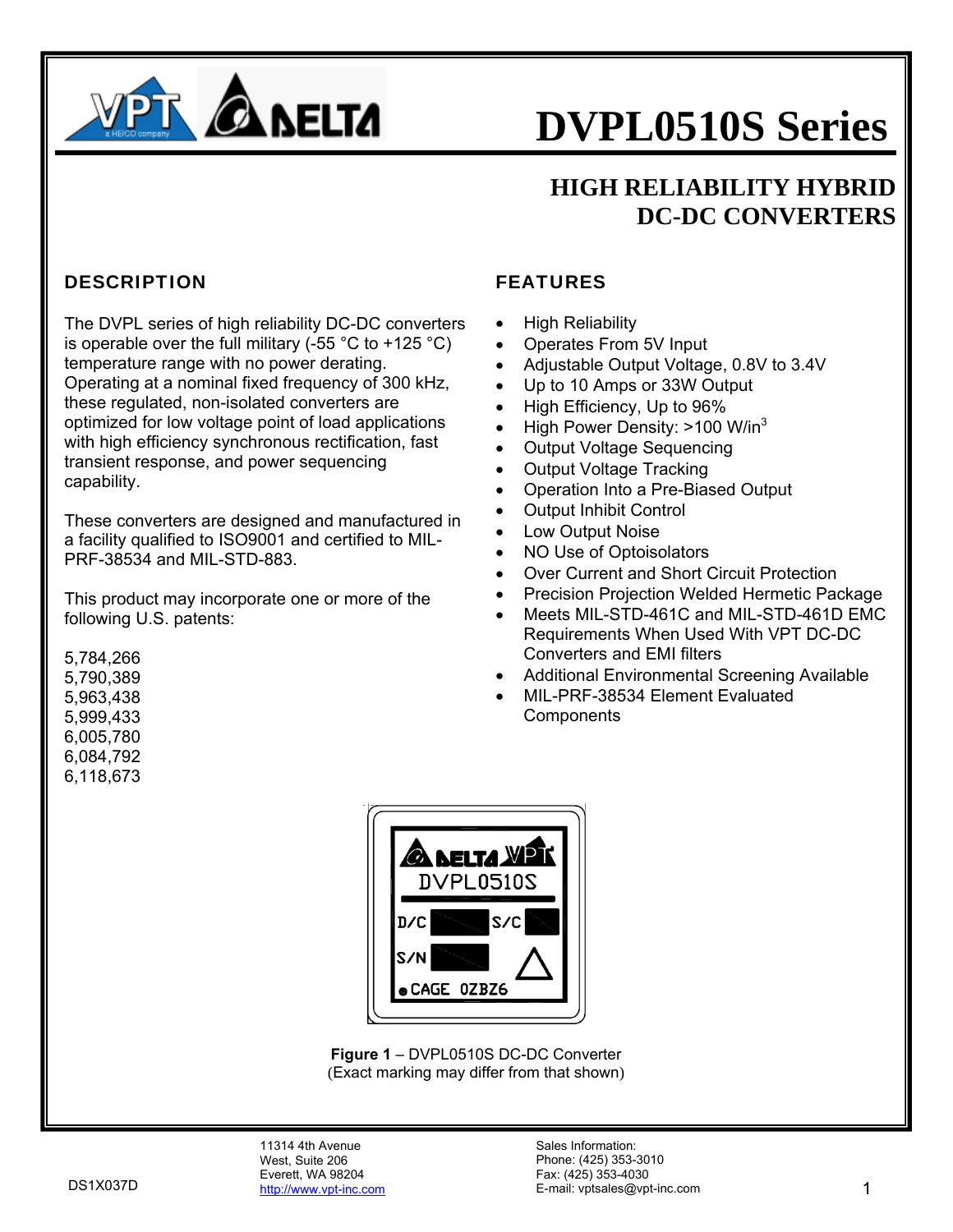

#### **SPECIFICATIONS** ( $T_{CASE}$  = -55°C to +125°C,  $V_{IN}$  = +5V  $\pm$  5%, Full Load, Unless Otherwise Specified)

#### **ABSOLUTE MAXIMUM RATINGS**

| Input Voltage (Continuous)                                                | $5.5 V_{DC}$ | Junction Temperature Rise to Case    | $+15^{\circ}$ C                       |
|---------------------------------------------------------------------------|--------------|--------------------------------------|---------------------------------------|
| Input Voltage (Transient, 1 second)                                       | $5.8 V_{DC}$ | Storage Temperature                  | -65 $^{\circ}$ C to +150 $^{\circ}$ C |
| Output Power'                                                             | 33 Watts     | Lead Solder Temperature (10 seconds) | $270^{\circ}$ C                       |
| Power Dissipation (Full Load, $T_{\text{CASE}} = +125^{\circ} \text{C}$ ) | 3.3 Watt     | Weight (Maximum)                     | 16 Grams                              |

| <b>Parameter</b>                              |             | <b>Conditions</b>                       |                          | <b>DVPL0510S</b>         |                | <b>Units</b> |
|-----------------------------------------------|-------------|-----------------------------------------|--------------------------|--------------------------|----------------|--------------|
|                                               |             |                                         | Min                      | <b>Typ</b>               | Max            |              |
| <b>STATIC</b>                                 |             |                                         |                          |                          |                |              |
| <b>INPUT</b>                                  | $V_{IN}$    | Continuous                              | 4.5                      | $\overline{\phantom{a}}$ | 5.5            | V            |
| Voltage <sup>4</sup>                          |             | Transient                               |                          |                          | 5.8            | V            |
| Current                                       |             | Inhibited                               | $\centerdot$             |                          | 3              | mA           |
|                                               |             | No Load                                 |                          |                          | 80             | mA           |
| Inhibit Pin Input <sup>4</sup>                |             |                                         | 0                        |                          | 1.5            | V            |
| Inhibit Pin Open Circuit Voltage <sup>4</sup> |             |                                         | $\overline{\phantom{a}}$ | $\overline{\phantom{a}}$ | Vin            | V            |
| UVLO Turn On <sup>4,6</sup>                   |             |                                         |                          | 2.2                      | $\blacksquare$ | V            |
| UVLO Turn Off <sup>4</sup>                    |             |                                         |                          | 2.0                      | $\Box$         | V            |
| <b>OUTPUT</b>                                 | <b>VOUT</b> | $T_{\text{CASE}} = 25^{\circ}C$         | $-1.5$                   | Vout                     | $+1.5$         | %Vout        |
| Voltage                                       | $V_{OUT}$   | $T_{\text{CASE}}$ = -55°C to +125°C     | $-2.5$                   | Vout                     | $+2.5$         | %Vout        |
| Power $\overline{3,1}$                        |             | $V_{\text{OUT}} = 3.3V$                 | 0                        |                          | 33             | W            |
| Current <sup>3</sup>                          | $V_{OUT}$   |                                         | 0                        | $\overline{\phantom{a}}$ | 10             | A            |
| <b>Ripple Voltage</b>                         | $V_{OUT}$   | Full Load, 20Hz to 10MHz                | $\frac{1}{2}$            | 40                       | 80             | $mV_{p-p}$   |
| Load Regulation                               | $V_{OUT}$   | No Load to Full Load                    |                          | 25                       | 60             | mV           |
| <b>EFFICIENCY</b>                             |             | Vout = $3.3V$                           | 91                       | 95                       |                | $\%$         |
| <b>FAULT POWER DISSIPATION</b>                |             | <b>Short Circuit</b>                    | $\qquad \qquad -$        |                          | 3              | W            |
| CAPACITIVE LOAD <sup>4</sup>                  |             |                                         | $\overline{\phantom{a}}$ | $\overline{\phantom{a}}$ | 5000           | μF           |
| <b>SWITCHING FREQUENCY</b>                    |             |                                         | 240                      | 300                      | 350            | kHz          |
| <b>CASE ISOLATION</b>                         |             | 500 V <sub>DC</sub>                     | 100                      |                          |                | MΩ           |
| MTBF (MIL-HDBK-217F)                          |             | AIF @ $T_c = 55^{\circ}$ C              |                          | 562                      | $\overline{a}$ | kHrs         |
| <b>DYNAMIC</b>                                |             |                                         |                          |                          |                |              |
| Load Step Output Transient <sup>5</sup>       | $V_{OUT}$   | Half Load to Full Load                  | $\overline{\phantom{m}}$ | 150                      | 300            | mV           |
| Load Step Recovery <sup>2,5</sup>             |             |                                         |                          | 70                       | 160            | μSec         |
| Turn On Delay                                 | $V_{OUT}$   |                                         |                          |                          | 8              | mSec         |
| Turn On Overshoot                             |             | $V_{IN}$ = 0V to 5V                     | $\overline{\phantom{0}}$ | $\overline{\phantom{a}}$ | 40             | $mV_{PK}$    |
| <b>VOLTAGE TRACKING</b>                       |             |                                         |                          |                          |                |              |
| Tracking Accuracy <sup>4</sup>                |             | Power-up                                | $\overline{\phantom{m}}$ | 100                      | 300            | mV           |
|                                               |             | Power-down                              | $\overline{\phantom{a}}$ | 200                      | 400            | mV           |
| Slew Rate <sup>4</sup>                        |             | At track pin                            | 0.1                      | $\overline{\phantom{0}}$ | $\overline{2}$ | V/msec       |
| Tracking Delay <sup>4</sup>                   |             | From Vin to tracking<br>voltage applied | 10                       |                          |                | ms           |

Notes: 1. Dependant on output voltage. 2. Time for output voltage to settle within 1% or 20mV of its nominal value, whichever is greater. 3. Derate linearly to 0 at 135°C. 4. Verified by qualification testing.

5. With 100μF capacitor from Vin to Ground. 6. Vout not necessarily in regulation.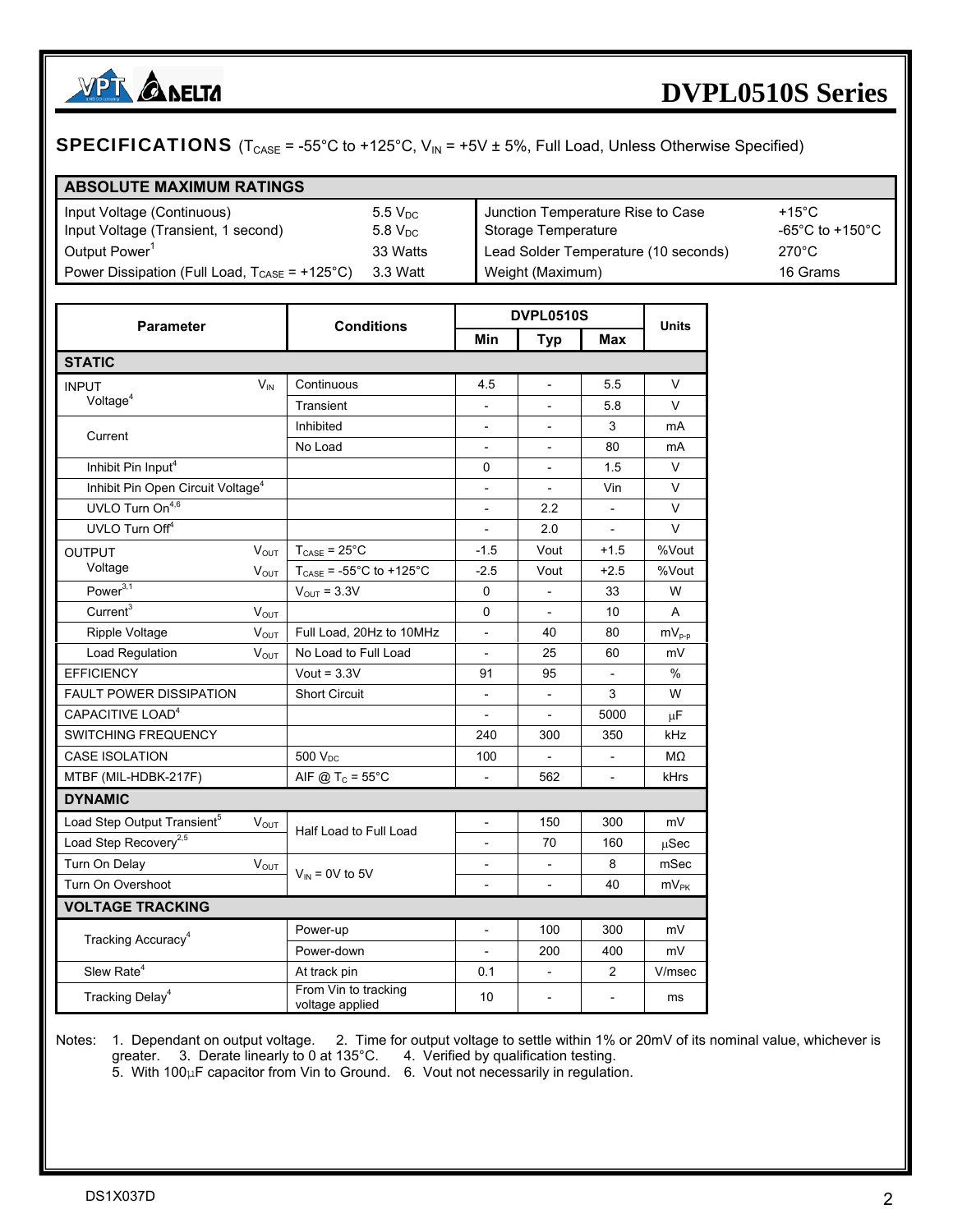





(Shown with recommended 100uF input capacitor)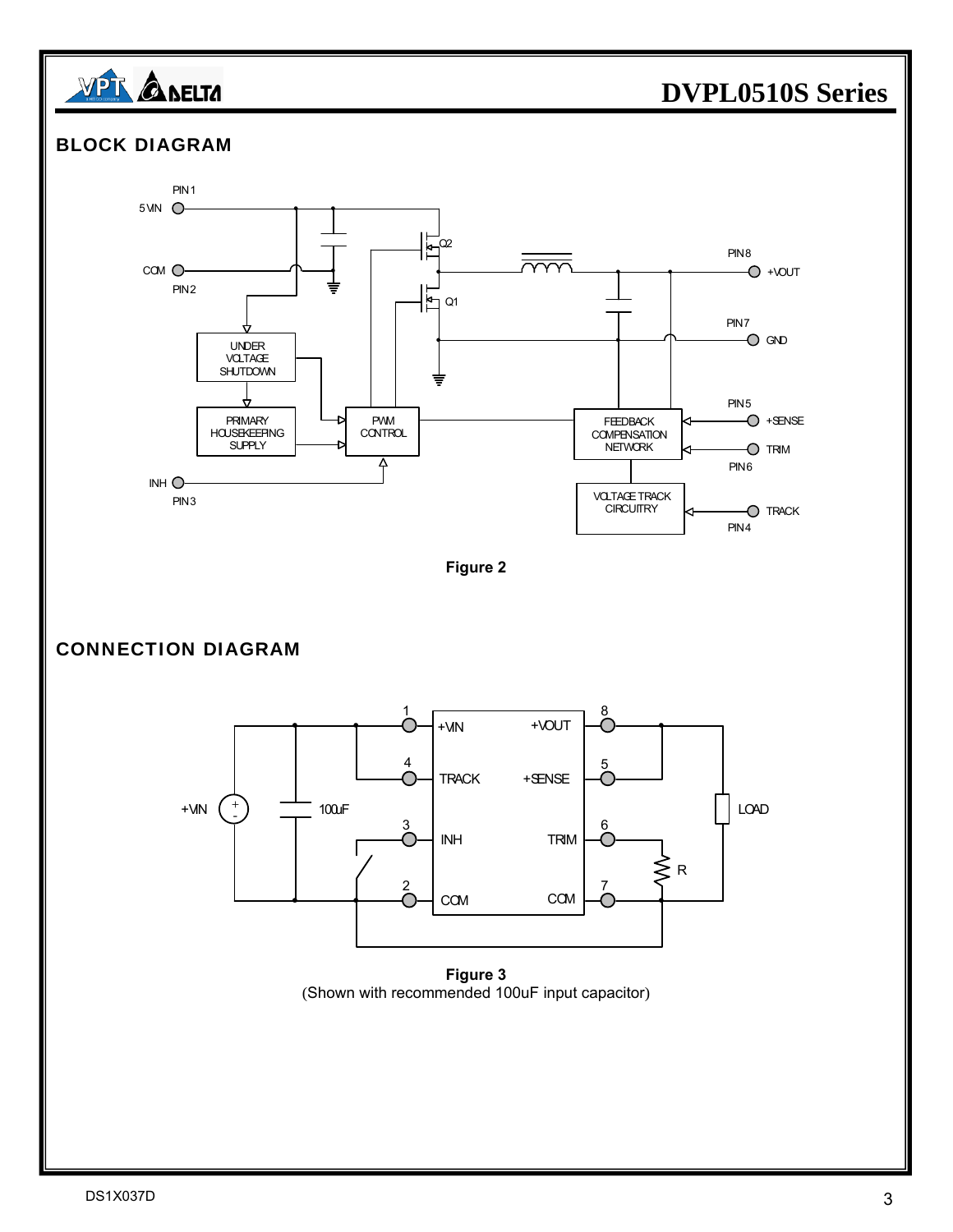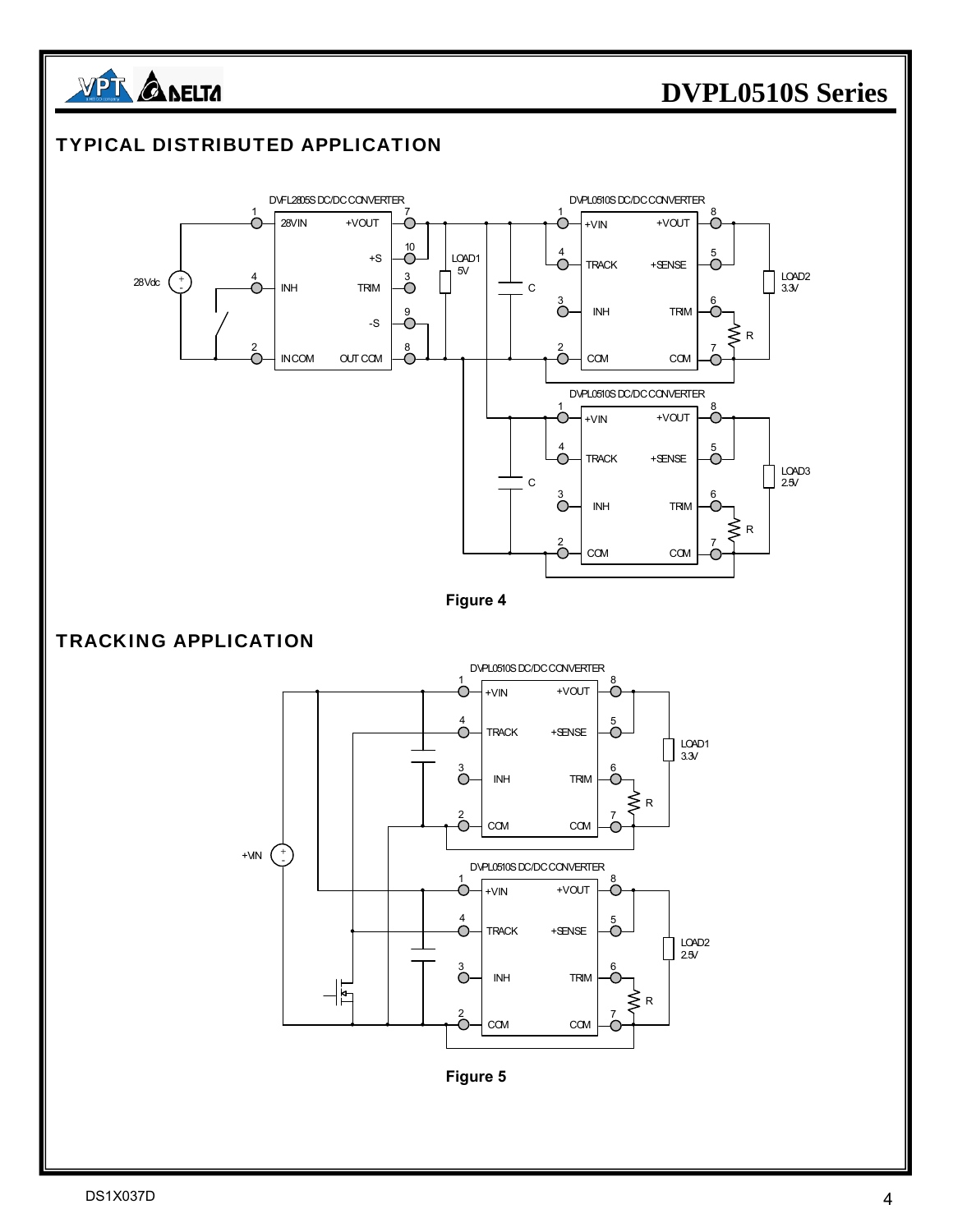

#### INTERNAL CONNECTION DIAGRAMS



**Figure 6** – Internal Inhibit Circuit and Recommended Drive **Figure 7** – Internal Track Circuit (Shown with optional capacitor for turn-on delay)







**Figure 8** – Track timing relations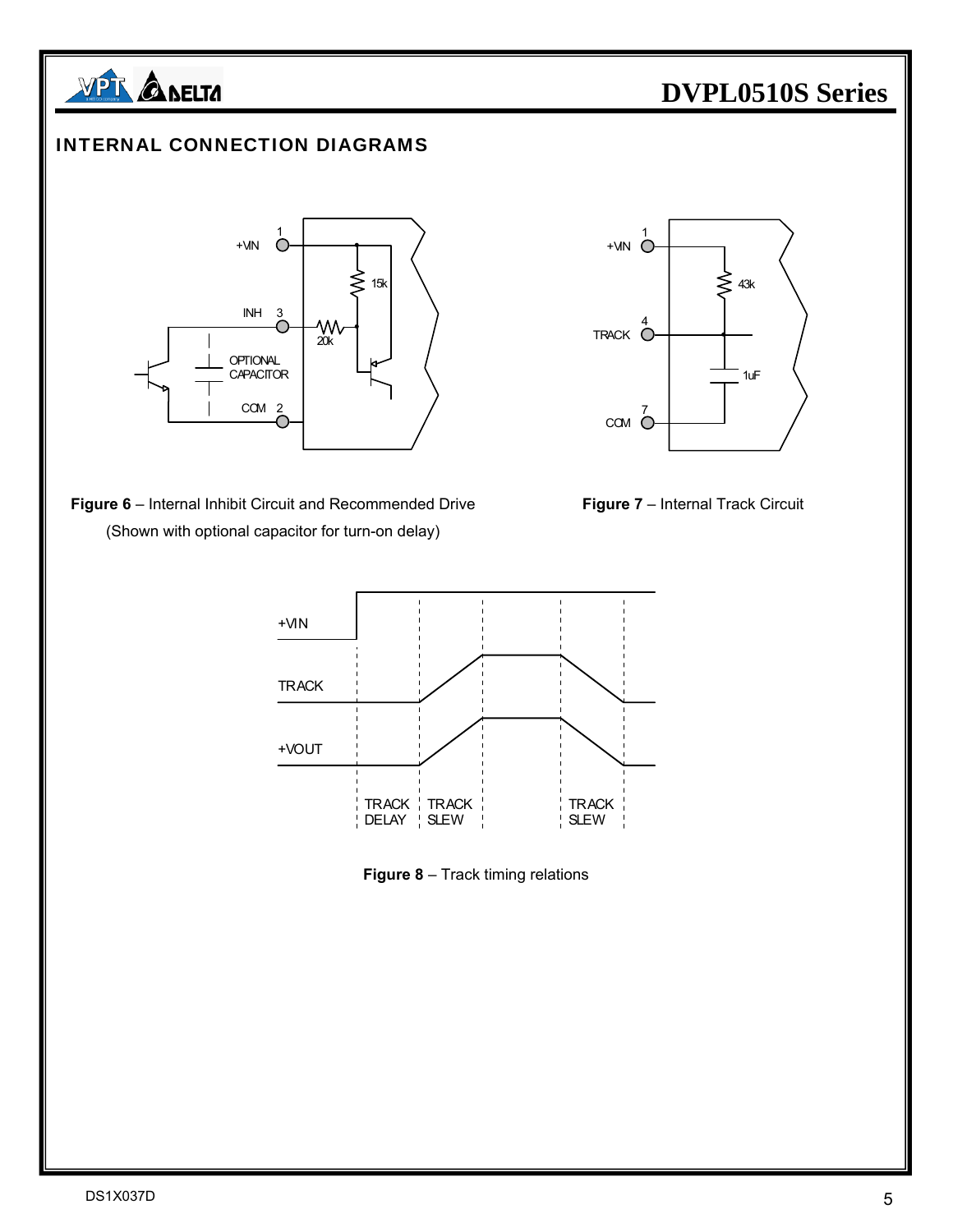

#### OUTPUT VOLTAGE TRIM



| <b>DVPL0510S</b>     |                                      |  |  |
|----------------------|--------------------------------------|--|--|
| $+V_{\text{OUT}}(V)$ | $\mathsf{R}_{\mathsf{TRIM}}(\Omega)$ |  |  |
| 0.8                  |                                      |  |  |
| 0.9                  | 205k                                 |  |  |
| 1.0                  | 99.9k                                |  |  |
| 1.2                  | 47.4k                                |  |  |
| 1.5                  | 24.9k                                |  |  |
| 1.8                  | 15.9k                                |  |  |
| 1.9                  | 14k                                  |  |  |
| 2.0                  | 12.4k                                |  |  |
| 2.5                  | 7.25k                                |  |  |
| 2.8                  | 5.40k                                |  |  |
| 3.0                  | 4.44k                                |  |  |
| 3.3                  | 3.30k                                |  |  |
| 3.4                  | 2.98k                                |  |  |

The output voltage is set with an external resistor connected from the TRIM pin to the GND pin 7. This resistor must have a tolerance of 1% or less to achieve an accurate output voltage.

The default output voltage with the TRIM pin left open is 0.80V.

$$
V_O = \frac{168R_{TRIM} + 5.267 * 10^6}{210R_{TRIM} + 1.071 * 10^6}
$$

$$
R_{TRIM} = \frac{5.267 * 10^6 - 1.071 * 10^6 * V_o}{210 * V_o - 168}
$$

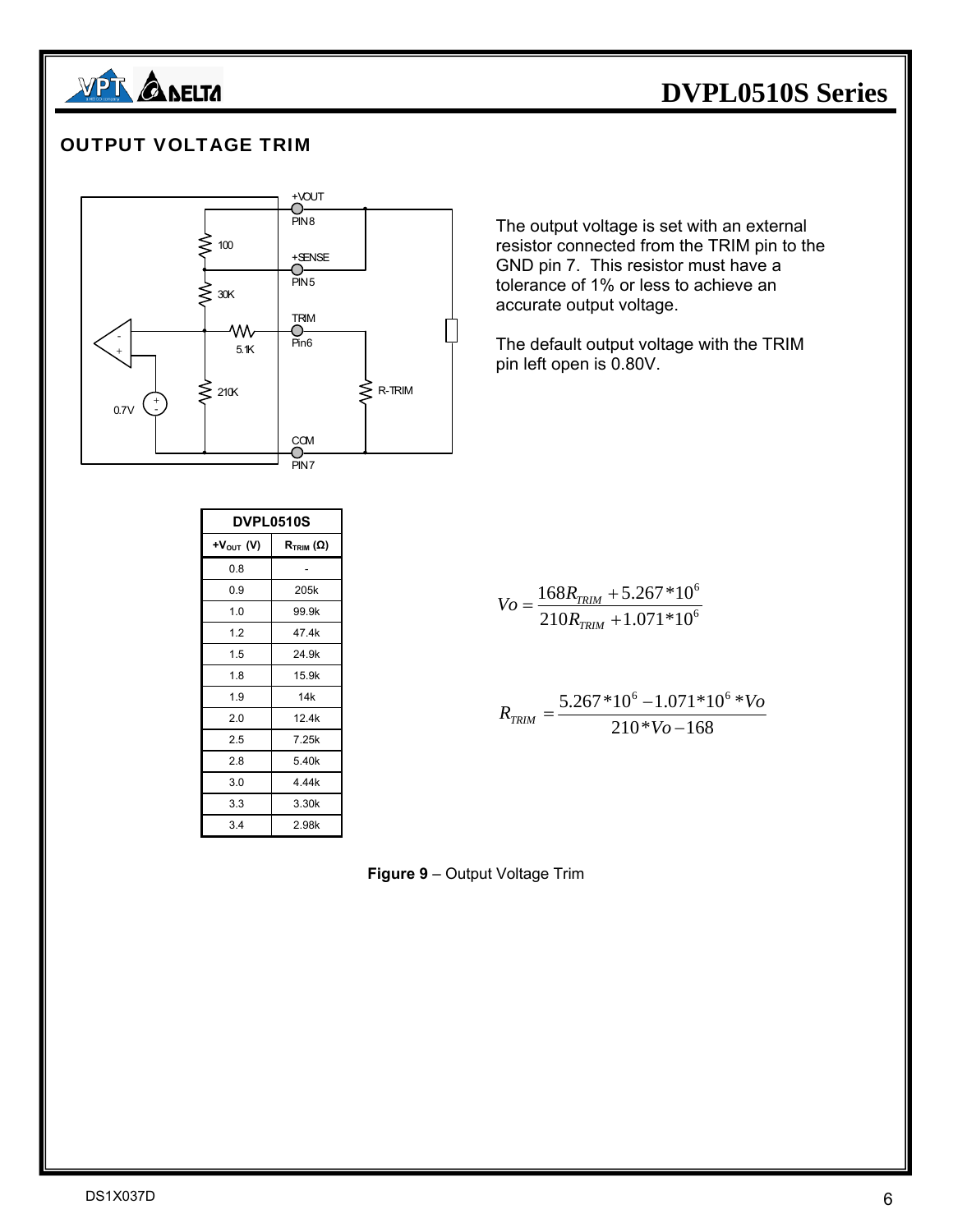



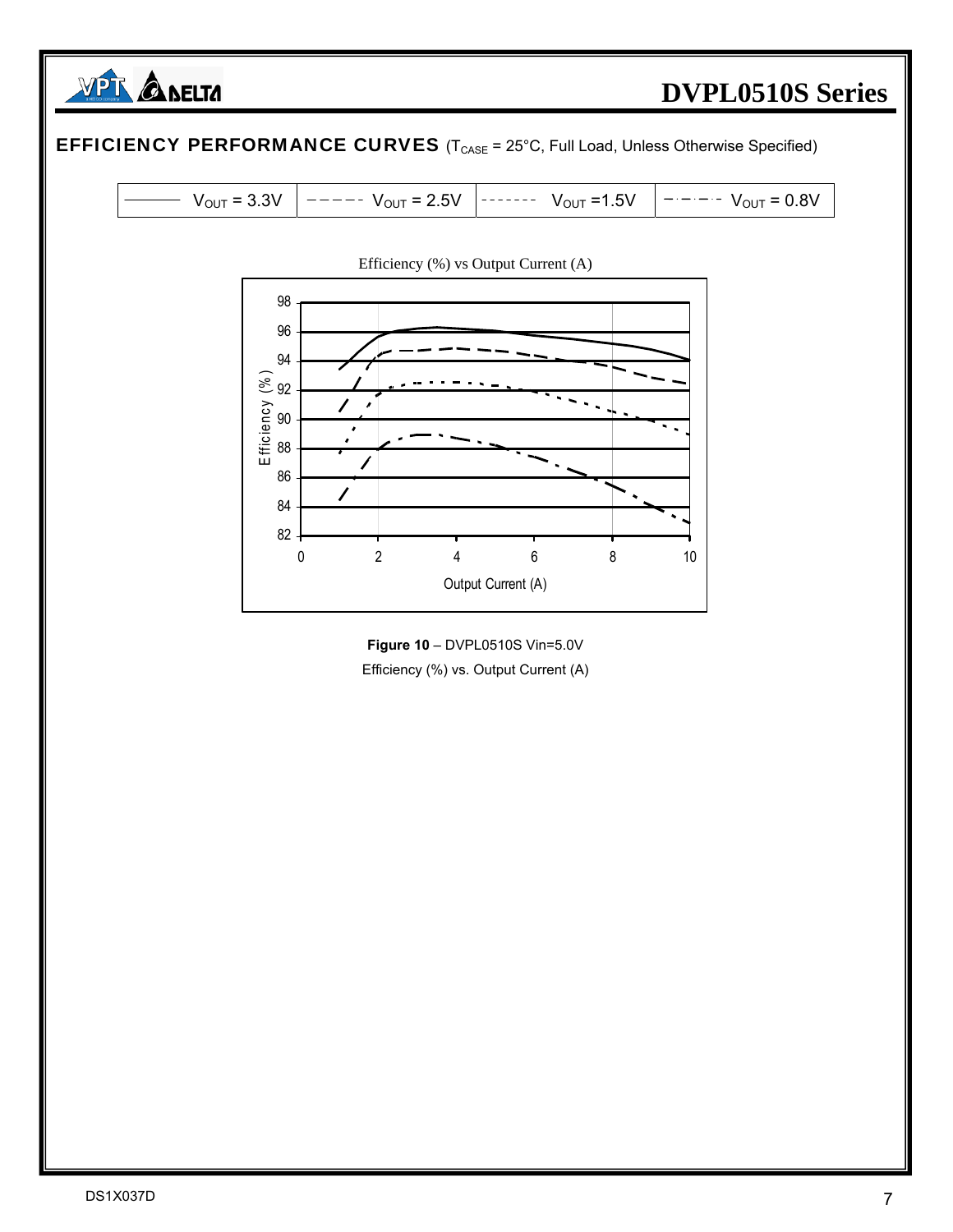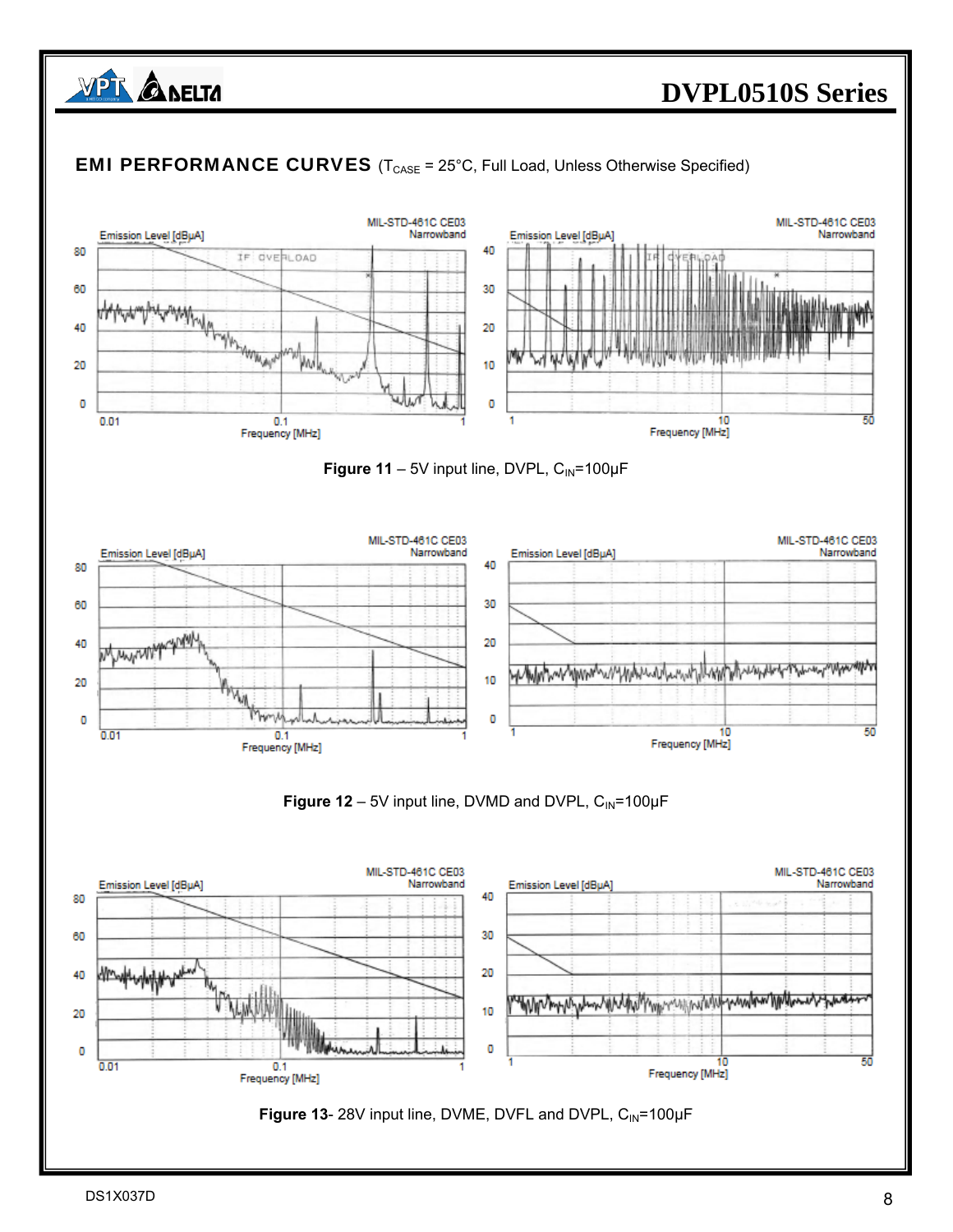

|  | Figure 14 - Package and Pinout |  |
|--|--------------------------------|--|
|  |                                |  |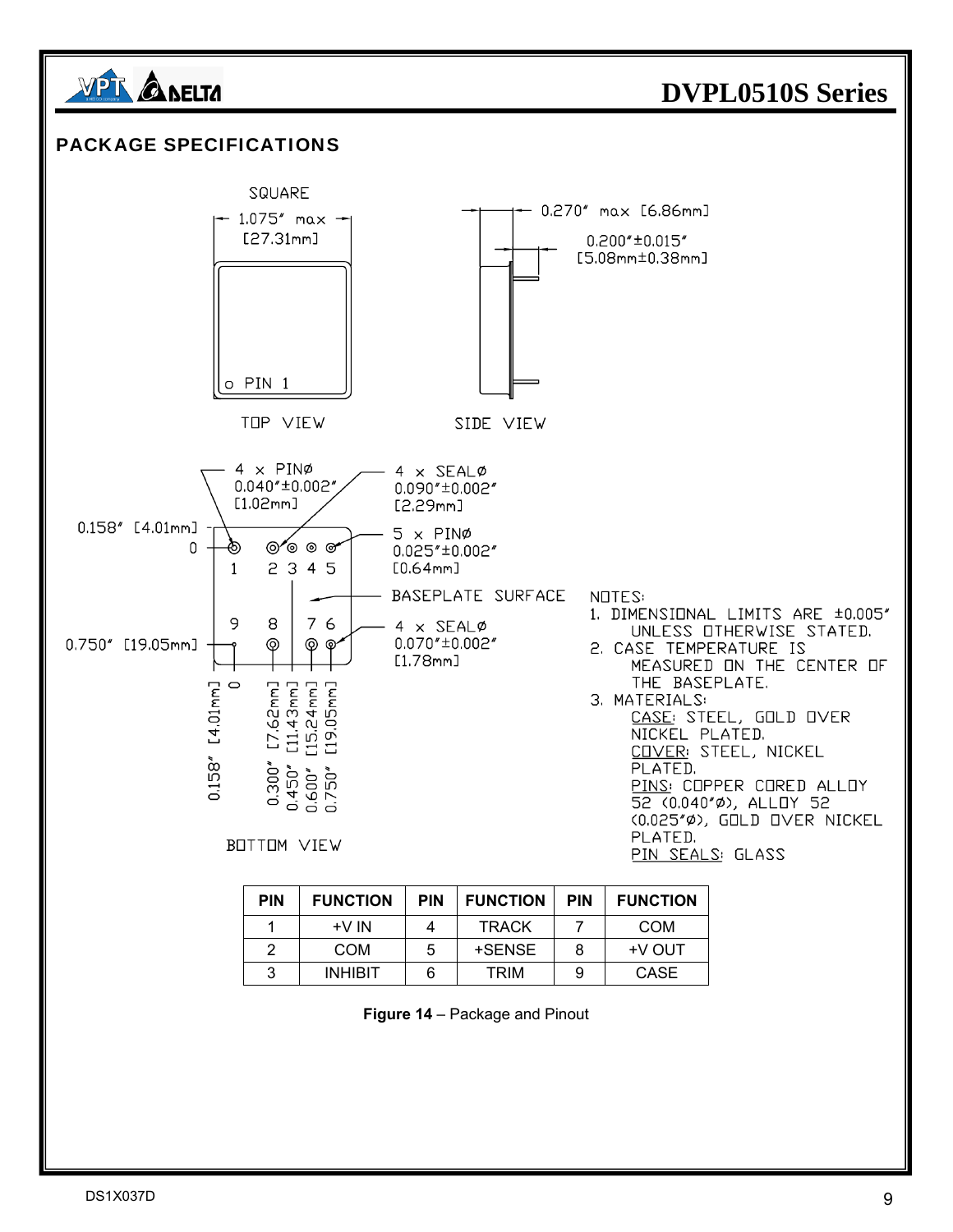

#### PACKAGE PIN DESCRIPTION

| <b>Pin</b> | <b>Function</b> | <b>Description</b>                                                                                                                                                                        |
|------------|-----------------|-------------------------------------------------------------------------------------------------------------------------------------------------------------------------------------------|
|            | $+V$ IN         | Positive Input Voltage Connection                                                                                                                                                         |
| 2          | <b>COM</b>      | Common Return Connection, Input Side                                                                                                                                                      |
| 3          | <b>INHIBIT</b>  | Logic Low = Disabled Output. Connecting the inhibit pin to common causes<br>converter shutdown.<br>Logic High (open collector or open drain) = Enabled Output. Leave open if not<br>used. |
| 4          | TRACK           | The output voltage will follow this pin. Used for output voltage sequencing or<br>tracking. If not used, the Track pin should be connected to Vin.                                        |
| 5          | +SENSE          | Positive Sense                                                                                                                                                                            |
| 6          | TRIM            | Trim pin sets output voltage with a resistor to pin 7                                                                                                                                     |
| 7          | <b>COM</b>      | Common Return Connection, Output Side                                                                                                                                                     |
| 8          | +VOUT           | Positive Output Voltage Connection                                                                                                                                                        |
| 9          | <b>CASE</b>     | <b>Case Connection</b>                                                                                                                                                                    |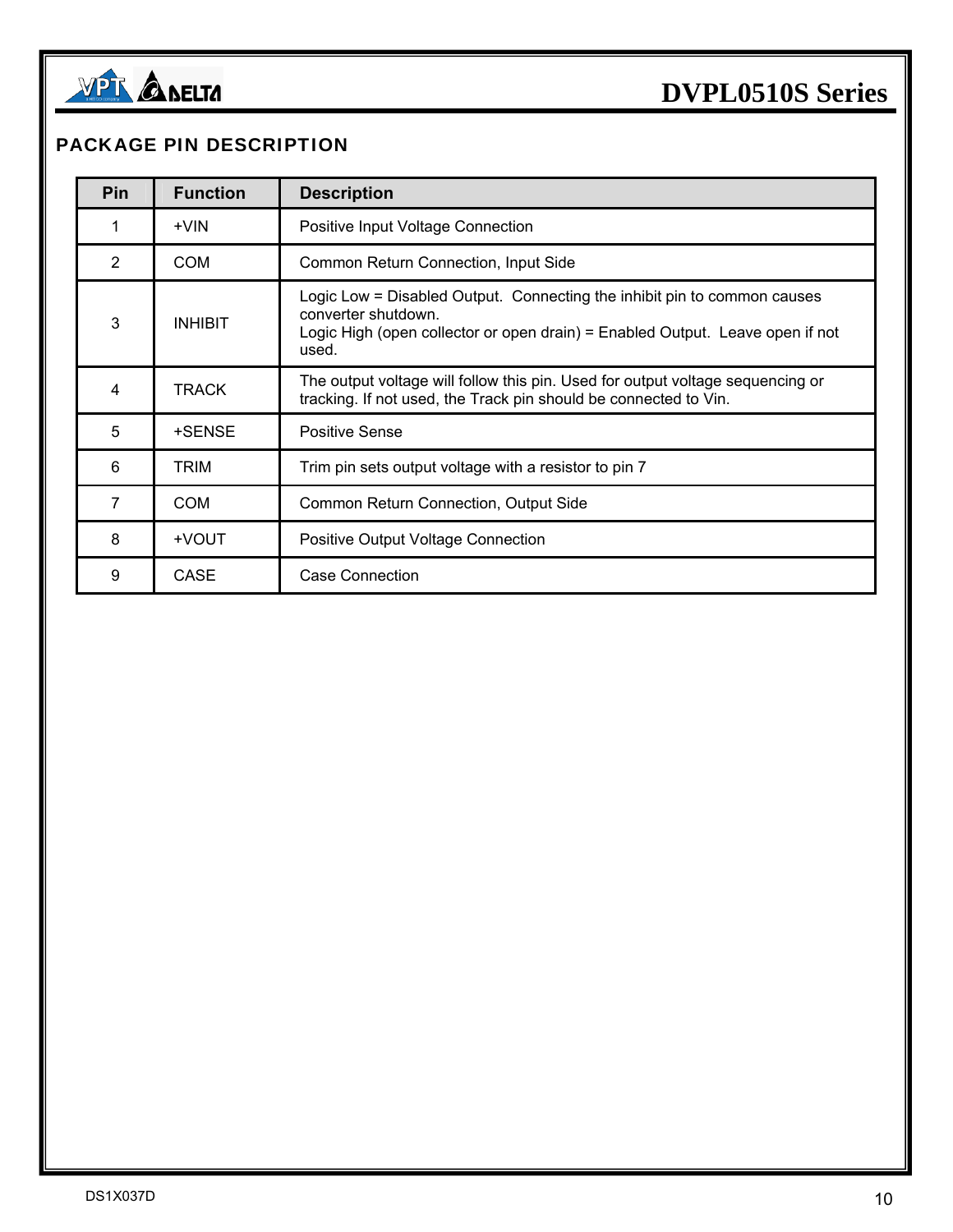

#### ENVIRONMENTAL SCREENING (100% Tested Per MIL-STD-883 as referenced to MIL-PRF-38534)

| <b>Screening</b>                        | <b>MIL-STD-883</b>                                                                                               | <b>Standard</b><br>(No Suffix) | <b>Extended</b><br>/ES | HB<br>/HB | <b>Class H</b><br>/H | <b>Class K</b><br>/K |
|-----------------------------------------|------------------------------------------------------------------------------------------------------------------|--------------------------------|------------------------|-----------|----------------------|----------------------|
| Non-<br>Destructive<br><b>Bond Pull</b> | Method 2023                                                                                                      |                                |                        |           |                      |                      |
| Internal<br>Visual                      | Method 2017, 2032<br>Internal Procedure                                                                          |                                |                        | $\bullet$ |                      |                      |
| Temperature<br>Cycling                  | Method 1010, Condition C<br>Method 1010, -55°C to 125°C                                                          |                                |                        |           |                      |                      |
| Constant<br>Acceleration                | Method 2001, 3000g, Y1 Direction<br>Method 2001, 500g, Y1 Direction                                              |                                |                        |           |                      |                      |
| <b>PIND</b>                             | Method 2020, Condition A <sup>2</sup>                                                                            |                                |                        |           |                      |                      |
| Pre Burn-In<br>Electrical               | 100% at 25°C                                                                                                     |                                |                        |           |                      |                      |
| Burn-In                                 | Method 1015, 320 hours at +125°C<br>Method 1015, 160 hours at +125°C<br>96 hours at +125°C<br>24 hours at +125°C | $\bullet$                      |                        |           |                      |                      |
| Final<br>Electrical                     | MIL-PRF-38534, Group $A^1$<br>100% at 25°C                                                                       |                                |                        |           |                      |                      |
| Hermeticity                             | Method 1014, Fine Leak, Condition A<br>Method 1014, Gross Leak, Condition C<br>Dip $(1 \times 10^{-3})$          |                                |                        |           |                      |                      |
| Radiography                             | Method 2012 <sup>3</sup>                                                                                         |                                |                        |           |                      |                      |
| External<br>Visual                      | Method 2009                                                                                                      |                                |                        |           |                      |                      |

Notes: 1. 100% R&R testing at –55°C, +25°C, and +125°C with all test data included in product shipment.

 2. PIND test Certificate of Compliance included in product shipment. 3. PIND test Certificate of Compliance included in product shipment.<br>3. Radiographic test Certificate of Compliance and film(s) included in product shipment.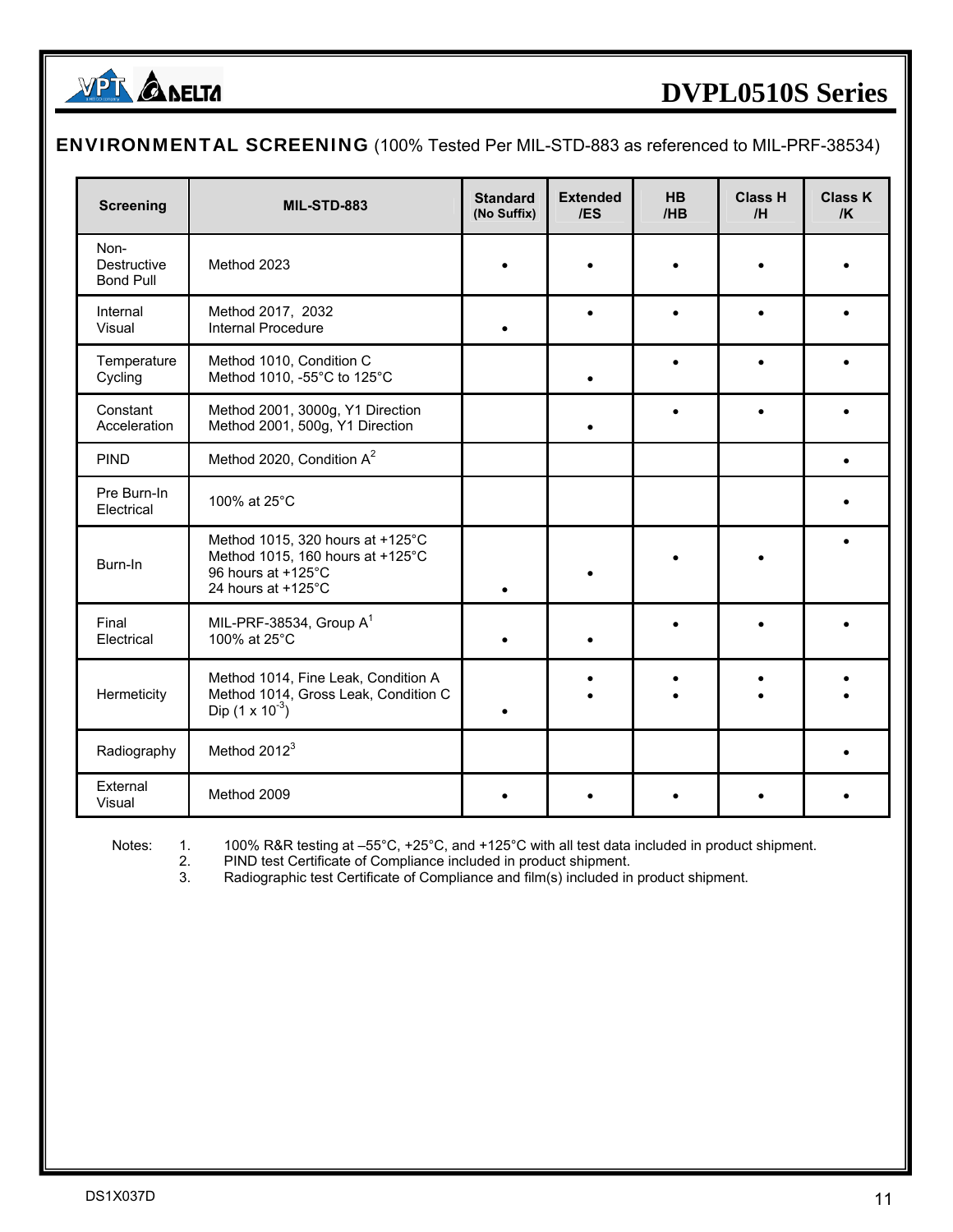

#### ORDERING INFORMATION

| <b>DVPL</b> | 05 | 10 | S. |  | $/HB$ $\vert$ - $\vert$ XXX |  |
|-------------|----|----|----|--|-----------------------------|--|
|             |    |    |    |  |                             |  |

|                       |                                 | (3                    | 4                        |
|-----------------------|---------------------------------|-----------------------|--------------------------|
| <b>Product Series</b> | <b>Nominal Input</b><br>Voltage | <b>Output Current</b> | <b>Number of Outputs</b> |
|                       |                                 |                       |                          |

| <b>DVPL</b><br>05 | <sup>५</sup> Volts |  | 10 | 10 Amps |  | œ<br>╺ | Single |
|-------------------|--------------------|--|----|---------|--|--------|--------|
|-------------------|--------------------|--|----|---------|--|--------|--------|

| (5)                                   |                                                   | 6                                   |
|---------------------------------------|---------------------------------------------------|-------------------------------------|
| Screening Code <sup>1,2</sup>         |                                                   | <b>Additional Screening</b><br>Code |
| <b>None</b><br>/ES<br>/HB<br>/H<br>/K | Standard<br>Extended<br>HB.<br>Class H<br>Class K | <b>Contact Sales</b>                |

Notes: 1. Contact the VPT Inc. Sales Department for availability of Class H (/H) or Class K (/K) qualified products.<br>2. VPT Inc. reserves the right to ship higher screened or SMD products to meet lower screened orders at o VPT Inc. reserves the right to ship higher screened or SMD products to meet lower screened orders at our sole discretion unless specifically forbidden by customer contract.

 Please contact your sales representative or the VPT Inc. Sales Department for more information concerning additional environmental screening and testing, different input voltage, output voltage, power requirement, source inspection, and/or special element evaluation for space or other higher quality applications.